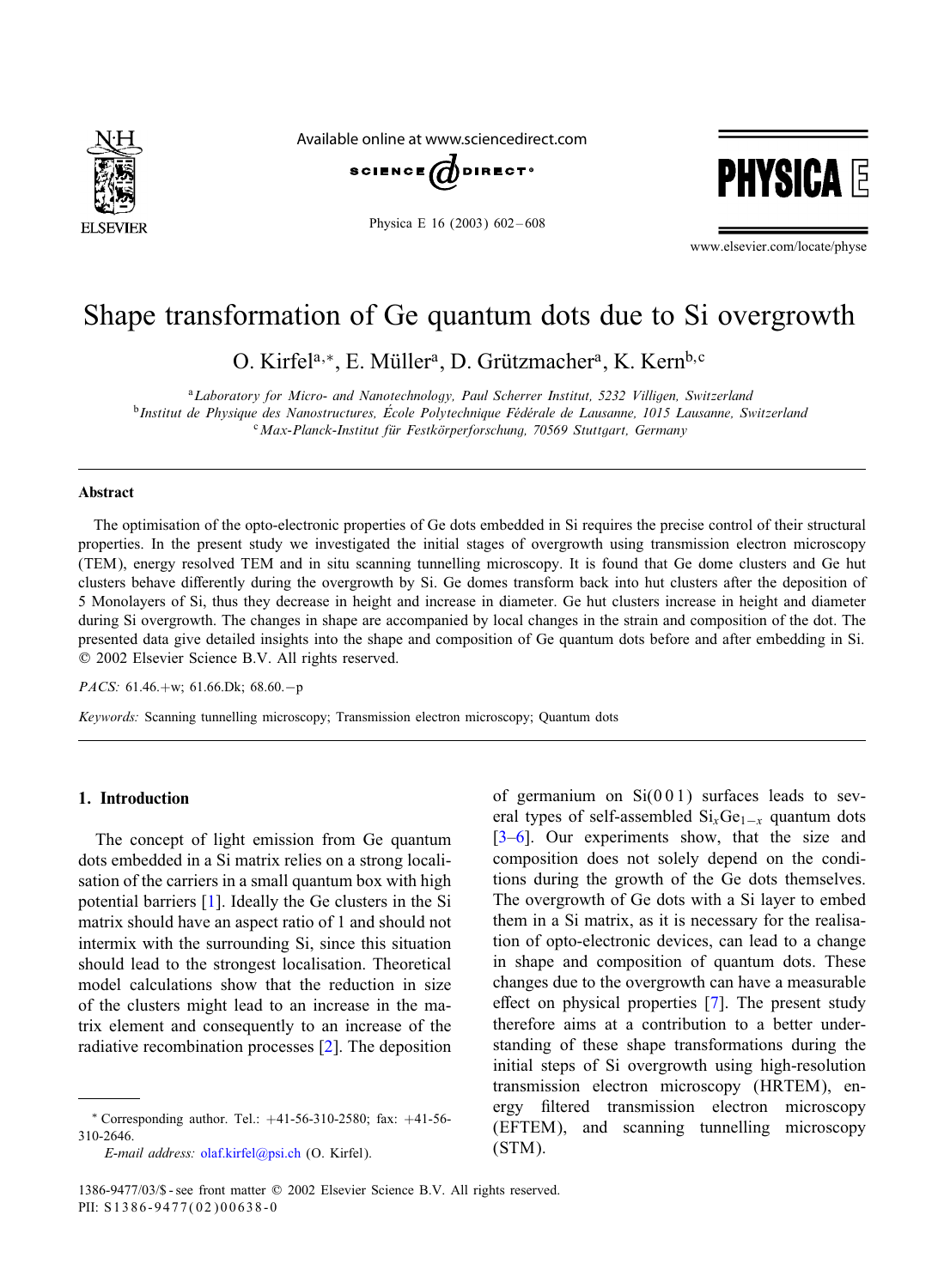# 2. Experimental details

Two sets of samples were investigated. For TEM large dislocated domes formed by depositing 8.6 monolayers (ML) of Ge, capped with 0, 1, 3, and 5 ML Si were grown by molecular beam epitaxy (MBE, Balzers UMS 500). These samples were grown at 520◦C using e-beam evaporation for silicon and for germanium. The growth rates amounted to  $0.08$  ML/s for Ge and  $0.03$  ML/s for Si, respectively. Growth conditions for the second set of samples were chosen such that dome and hut clusters formed on the  $Si(001)$  surface. The clusters formed after depositing 6.5 ML of Ge. The deposition temperature was adjusted to 620◦C while the growth rates were the same as for the first set. Samples with bare Ge islands and after additional deposition of 5 ML Si were investigated in situ by UHV-STM and XTEM.

For XTEM the specimens were mechanically pre-thinned and subsequently milled to electron transparency by Ar ions in a precision ion polishing system from Gatan at an acceleration voltage of 4.3 kV and an edging angle of 4◦. HRTEM and EFTEM were performed along the  $Si(110)$  direction in a Philips CM30ST TEM at an acceleration voltage of 300 kV (point to point resolution: 0:19 nm) and in a Philips Tecnai ST (300 kV) equipped with a Gatan imaging filter, respectively. The three windows technique was applied to the Si L-edge. For the STM investigations the samples were transferred into a home-build set-up without breaking the ultra-high vacuum [\[8\]](#page-6-0).

#### 3. Results and conclusions

Prior to the overgrowth the dome clusters on Si(001) surfaces have typical contact angles around 26◦, as shown in the HRTEM pictures of Fig. [1.](#page-2-0) These contact angles are indicative for {15 3 23} and {113} facets, which are frequently observed for Ge domes [\[9,10\]](#page-6-0). After the capping with 1 ML of Si, no influence on the shape of the clusters can be seen while the capping with 3 ML of Si leads to a formation of new facets at the pedestal of the clusters. These new facets have contact angles of around 11◦, which is indicative for  $\{117\}$  facets. The rest of the clusters remain dome like. After the capping with 5 ML of Si, the clusters totally change their shape. Only facets with contact angles around of  $8°$  can be seen, as they are typically for hut clusters. In addition a (0 0 1) top facet is detected. This indicates a shape transition from a dome cluster to a truncated hut cluster after the deposition of 5 ML of Si. The evolution process seems to be continuous.

During overgrowth the height of the domes decreases and the diameter increases. Consequently material is transported from the top of the initial dome cluster down to the pedestal of the newly formed hut cluster. Further support for this can be drawn from the elementary map of Si shown in Fig. [2.](#page-2-0) For the uncapped cluster, an almost uniform composition of the Ge cluster throughout the entire cluster is detected from the EFTEM. The relatively high amount of Si in these clusters is in good agreement with previous studies and can be explained by the high growth temperature of  $520^{\circ}$ C used in this study [\[5,11\]](#page-6-0). After capping the samples with Si, a strong alloying can be seen at the newly formed pedestals of the clusters (area A), indicated by the bright colour. While for the sample capped with 3 ML of Si the Ge composition throughout the former dome cluster seems to be constant (line B), the shape change initiated by the coverage with 5 ML leads to a diffusion of Si into the parts of the former cluster (line C). After the shape transformation from a dome to a hut cluster the core of the newly formed hut cluster remains Ge rich, as indicated by the dark colour. It is noticeable that no pure Si layer is detected on top of the clusters. From the TEM pictures it is concluded, that capping Ge clusters with small amounts of Si leads to a shape transition, which increases the diameter and decreases the height. In addition intermixing with Si occurs.

The STM pictures confirm the results of the TEM investigations. The sample without a cap layer is grown in a regime, where dome and hut clusters exist simultaneously, as can be seen in Fig. [3.](#page-3-0) The density of clusters is  $5.3 \times 10^9$  cm<sup>-2</sup>. Especially, a low density of huts, as indicated by the ratio of huts to domes of 18:87, is established. For the capped samples in Fig. [4](#page-4-0) no more dome clusters are visible. From the TEM pictures we know, that a shape transition from domes to huts has happened. The STM pictures proof that this occurs not only for some of these domes, but for all of them. In particular the different growth conditions for the TEM and STM samples indicate, that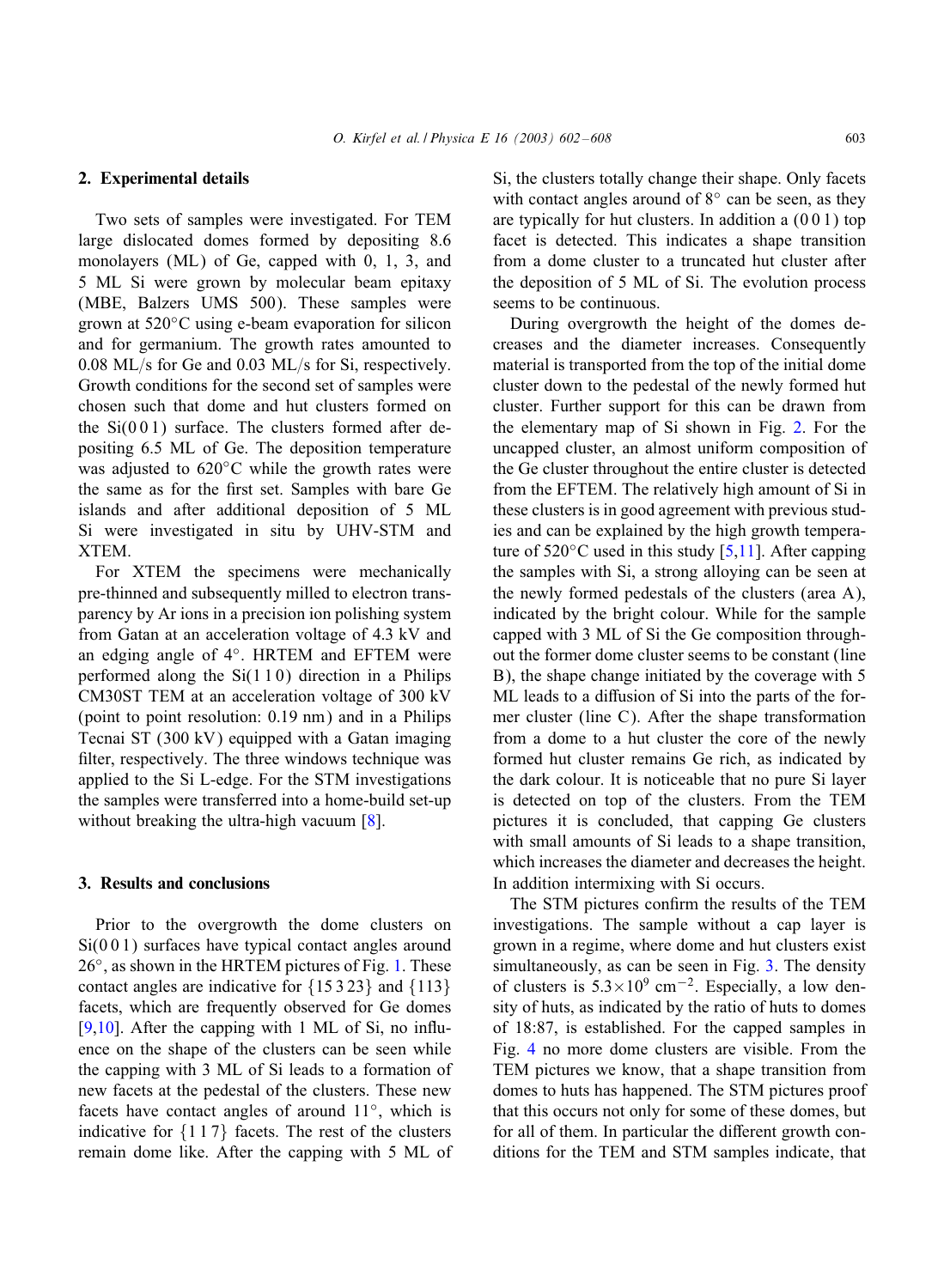<span id="page-2-0"></span>

Fig. 1. HRTEM pictures of an uncapped sample and samples with a 1, 3, and 5 ML thick Si-cap. The cluster on the uncapped sample is dome-like, while the clusters on the samples with cap layers change the shape to a hut cluster in the case of the 5 ML thick cap.



Fig. 2. Si elementary map made by EFTEM. White stands for pure Si. The colours are not calibrated. The uncapped sample has a uniform Si and therefore uniform Ge distribution. After capping with 3 ML of Si, the new-formed facets at A are highly intermixed with Si. With a cap of 5 ML, the Si penetrates into the dot itself.

this phenomenon exists in a large range of growth conditions. For the sample with a 5 ML Si cap the density of clusters has slightly increased to  $7.2 \times 10^9$  cm<sup>-2</sup>, compared to the uncapped sample. However, this might be within the statistical variations of the dot density on the sample.

To study the effect of overgrowth on both types of clusters, huts and domes, the height and diameter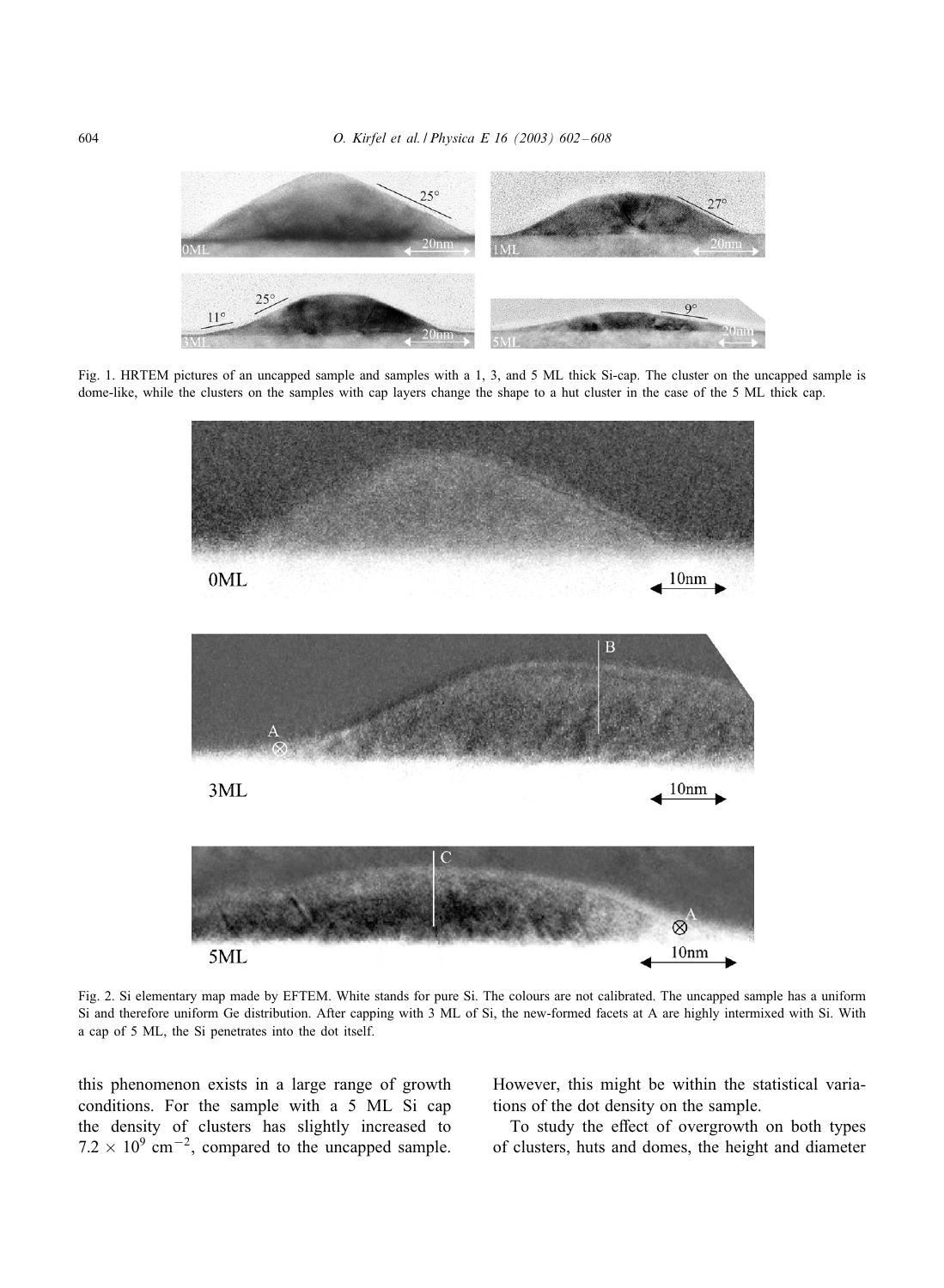<span id="page-3-0"></span>

Fig. 3. STM picture of uncapped sample. Two types of clusters are visible, domes and huts. The ratio of domes to huts is 87:17.

distributions were investigated. Fig. [5](#page-5-0) shows that on the uncapped sample the height of the huts is by a factor of two smaller than the height of the dome clusters. As the height of huts and the domes are in two different ranges, they can clearly be distinguished using statistical analysis of the STM data. The shape transition induced by capping of the dome clusters can clearly be seen in the height distribution of the sample with a cap of 5 ML of Si. Due to the capping the values of the average heights are smaller, i.e. comparing the distribution ranges, the uncapped clusters have a height of  $3.8-11.5$  nm and the capped of  $2.9-8.9$  nm. In particular the transition from dome to hut clusters can clearly be seen, the mean height of the uncapped domes (9:7 nm) is not within the distribution range of height of the capped clusters  $(2.9-8.9 \text{ nm})$ . The effect of overgrowth of initial hut clusters cannot be identified, as their height range  $(3.8-7.6 \text{ nm})$  is completely within the distribution range  $(2.9-8.9 \text{ nm})$  of the capped clusters. But the EFTEM shows an intermixing of the clusters, which lets us assume, that the volume of the huts increases due to the intermixing and that therefore the height should become larger.

In Fig. [6](#page-5-0) the diameter distribution is shown. The diameters are determined by an automated routine, which approximates the diameters of domes and also of the square shape of hut clusters by a circle touching the outermost edges of the clusters. For the hut clusters, the value of the circular diameter is divided by the square root of two, to get the side length of the square base. In the distribution it is not possible to distinguish the huts and domes by the values itself. Domes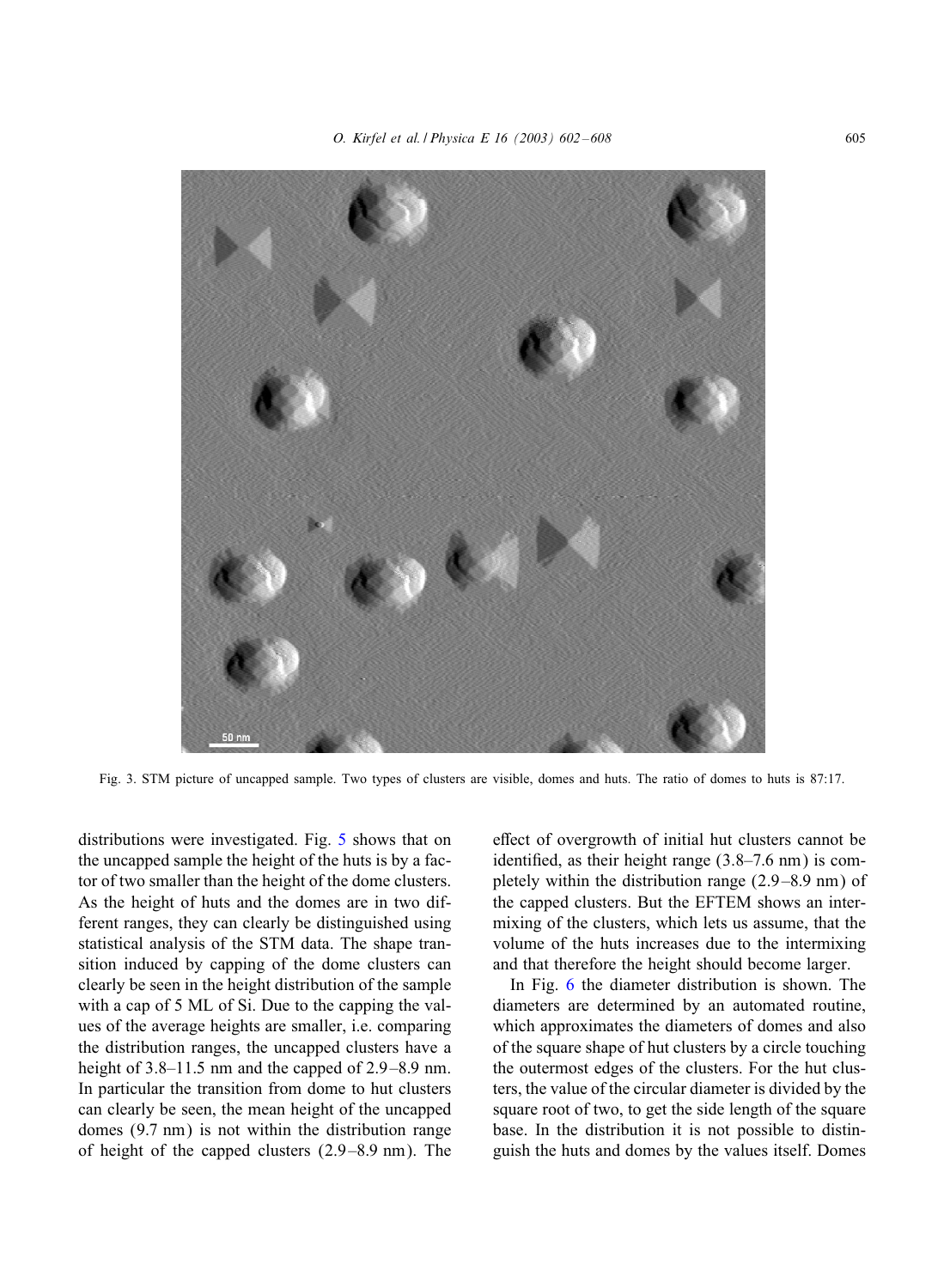<span id="page-4-0"></span>

Fig. 4. STM picture of a sample with a 5 ML thick Si cap. Only hut clusters can be found. The capping with Si leads to a shape transition from dome to hut clusters.

have steeper facets and therefore the ratio of diameter to height is smaller compared to a hut. For huts, the diameter to height ratio is 10:1, thus a small change in volume is manifested in a comparatively large change in diameter. Consequently a rather broad distribution of the diameters of hut clusters is observed, which overlaps with the diameters of the dome clusters.

The average diameter of clusters after capping with a Si layer is larger as shown in Fig. [6b](#page-5-0). For comparison the range of cluster diameters on the uncapped sample  $(29.3-67.5 \text{ nm})$  is shifted to higher values (44.7–95:1 nm) due to the capping. The mean value of 67:5 nm for capped clusters is larger than those determined on the uncapped sample for huts (45:3 nm) and domes  $(57.1 \text{ nm})$ . Again, this confirms the shape

transition from dome to hut clusters and the increase in size connected with this. Clearly material (Ge) from the top of the domes is transported to the pedestals and hut clusters are formed. This results in smaller heights and larger diameters. It can also be seen, that the diameter of the initial uncapped huts increases due to the capping layer. As the diameter of a hut cluster is in a certain ratio to the height (10:1), the increase in diameter leads to a larger height for the formerly uncapped hut clusters and therefore to an increase in volume, clearly indicating intermixing with Si.

The STM picture indicates, that the shape transition from dome to hut clusters occurs for all domes of the samples grown under the used conditions. The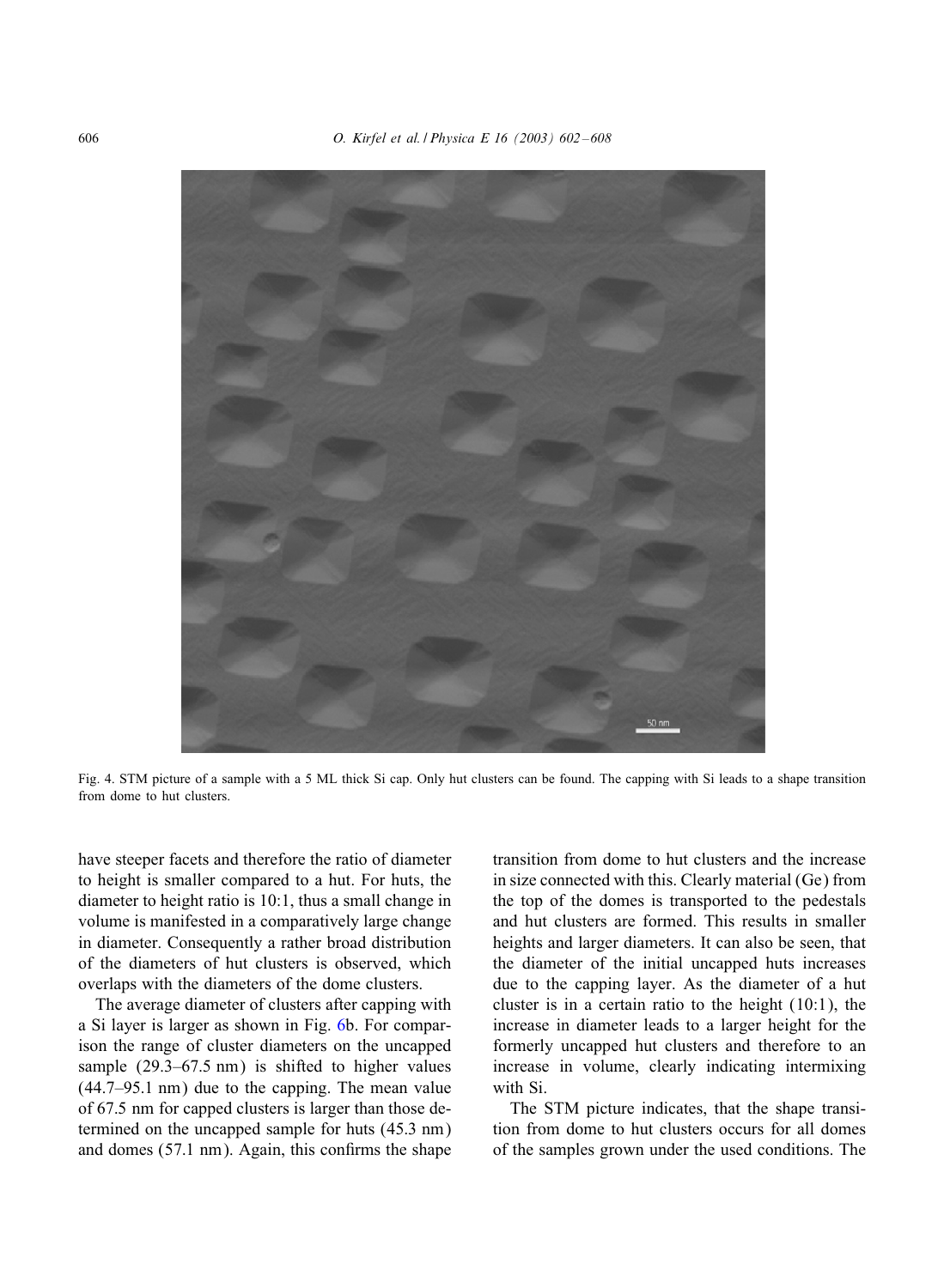<span id="page-5-0"></span>

Fig. 5. Height distribution of the uncapped sample (top) and the capped sample (bottom). The shape transformation from domes to huts is accompanied by a decrease in height.

height and diameter distributions let us conclude, that the volume of the hut clusters increases due to the capping.

In order to put these observations in perspective, one has to realise that the Ge clusters on Si surfaces are formed by the Stranski–Kastranov growth mode to reduce the strain. Thus the lattice constant in the Ge wetting layer is Si like, whereas on top of the Ge clusters it is Ge like. Si deposited on the top of the clusters will be under tensile strain. To minimise the strain, Si will intermix with the Ge, consequently, the Ge like lattice constant on top of the cluster shrinks due to the intermixing. In turn, the driving force for the formation of clusters, the relaxation of the strain stored in the Ge film, is reduced and energetically it becomes more favourable to form shallow, flat clusters, due to the reduction in surface energy. Thus even though the Si overgrowth leads to a narrower distri-



Fig. 6. Diameter distribution of the uncapped sample (top) and the capped sample (bottom). The diameter range shifts to higher value due to the capping. The shape transition of domes to huts and the intermixing of the initially uncapped hut clusters with Si can explain this.

bution in size, going from a bimodal to a mono-modal distribution, the loss in confinement due to intermixing will deteriorate the optical properties. Hence much lower deposition temperatures have to be used, to suppress intermixing and material transport from the top to the pedestals of the islands.

### Acknowledgements

Financial support by the Swiss National Science Foundation is gratefully acknowledged.

# References

[1] A. Beyer, E. Müller, H. Sigg, S. Stutz, D. Grützmacher, Appl. Phys. Lett. 77 (2000) 3218.